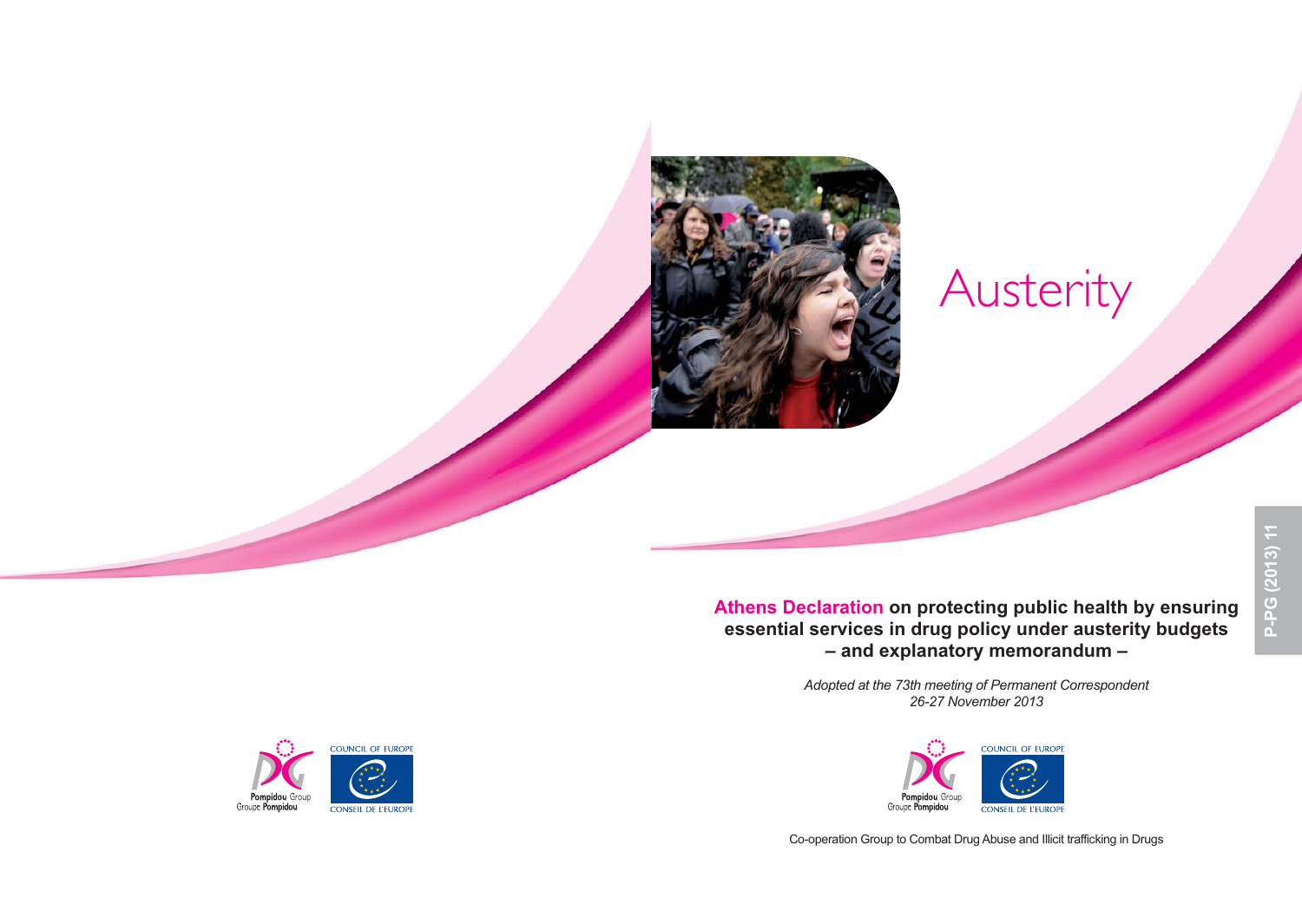

# The Pompidou Group  $\begin{array}{|c|c|} \hline \multicolumn{1}{|c|}{3} \\\hline \multicolumn{1}{|c|}{4} \\\hline \multicolumn{1}{|c|}{5} \\\hline \multicolumn{1}{|c|}{5} \\\hline \multicolumn{1}{|c|}{5} \\\hline \multicolumn{1}{|c|}{5} \\\hline \multicolumn{1}{|c|}{5} \\\hline \multicolumn{1}{|c|}{5} \\\hline \multicolumn{1}{|c|}{5} \\\hline \multicolumn{1}{|c|}{5} \\\hline \multicolumn{1}{|c|}{5} \\\hline \multicolumn{1}{|c|}{5} \\\hline \mult$

The Pompidou Group's core mission is to contribute to the development of multidisciplinary, innovative, effective and evidence-based drug policies in its member states.

It seeks to link Policy, Practice and Science and focuses especially on the realities of local implementation of drug programmes.

The shifting, dynamic nature of the drug phenomenon has required the Group to adapt its role in order to deal with emerging problems and changes in the drug situation. Flexibility and capacity for innovation are two key attributes that have assisted the Group in meeting this challenge.

Against an international background characterized by the presence of many European and international bodies working on drugs, the Pompidou Group provides a multidisciplinary forum of open debate at the wider European level where it is possible for policy-makers, professionals and researchers to discuss and exchange information and ideas on the whole range of drug misuse and trafficking problems. In order to carry out this mission, it adopts a multidisciplinary, integrated approach to all drug problems and employs a variety of working methods.

In addition, the Pompidou Group undertakes a bridging role both between EU and non-EU European countries and towards neighbouring countries in the Mediterranean region.

Because of its links with the Council of Europe it also ensures that policy recommendations are consistent with public policy as elaborated in other fields of Council work, such as public health, social cohesion and penal policy, with particular emphasis on ethical issues and respect of Human Rights.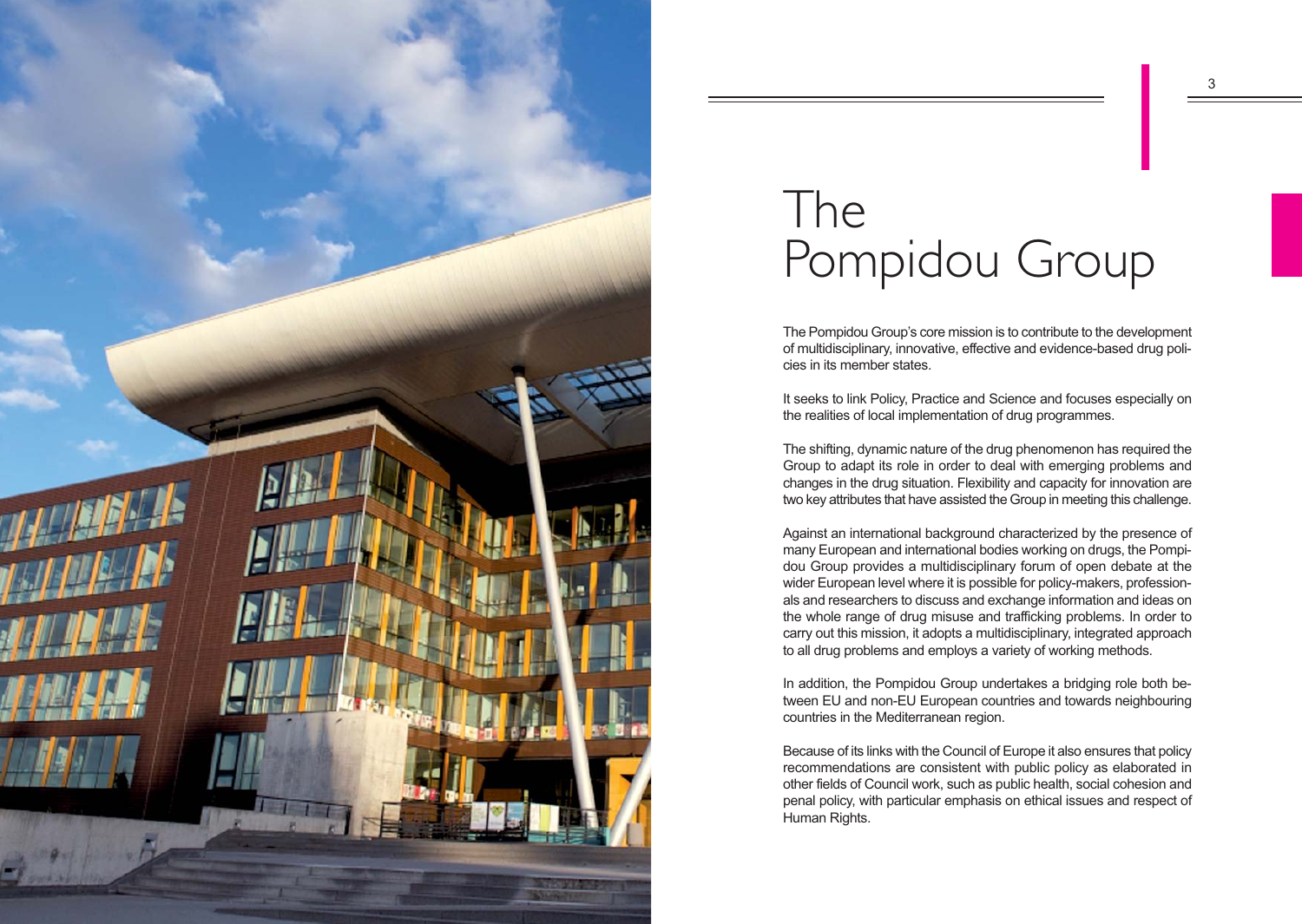

# The 'Athens Declaration' P-PG (2013) 11 rev 2 | 25 November 2013<br>
The contract of the contract of the contract of the contract of the contract of the contract of the contract of the contract of the contract of the contract of the contract of the c

**« Declaration on protecting public health by ensuring essential services in drug policy under austerity budgets (Athens Declaration) »** 

**We the representatives of States participating in the 73rd meeting of Permanent Correspondents of the Pompidou Group,** 

*Noting* that the global financial and economic crisis in Europe and the related austerity measures have already brought about and may imminently exacerbate challenges related to the health of the individual and of the population as a whole, as well as the cohesion of our societies;

*Noting with great concern* the changing patterns of drug use under circumstances of strict austerity measures, such as the possible risk of an earlier onset of drug use, the increasing prevalence of injecting use, relapses, risk taking, overdosing, particularly among vulnerable groups; the increasing incidence of poly-drug use, involving illicit and licit substances, the impact of such behaviours on public health as well as on criminality;

*Concerned that* the effects of economic crisis possibly result in discriminatory attitudes of society towards drug use and people who use drugs that undermine risk and harm reduction, drug treatment, social re-integration and the potential for recovery;

*Recognising the need* to better understand the effects of economic crises on overall drug use and drug policies, notably:

• The asymmetric impact of the crisis on certain population groups and societies ;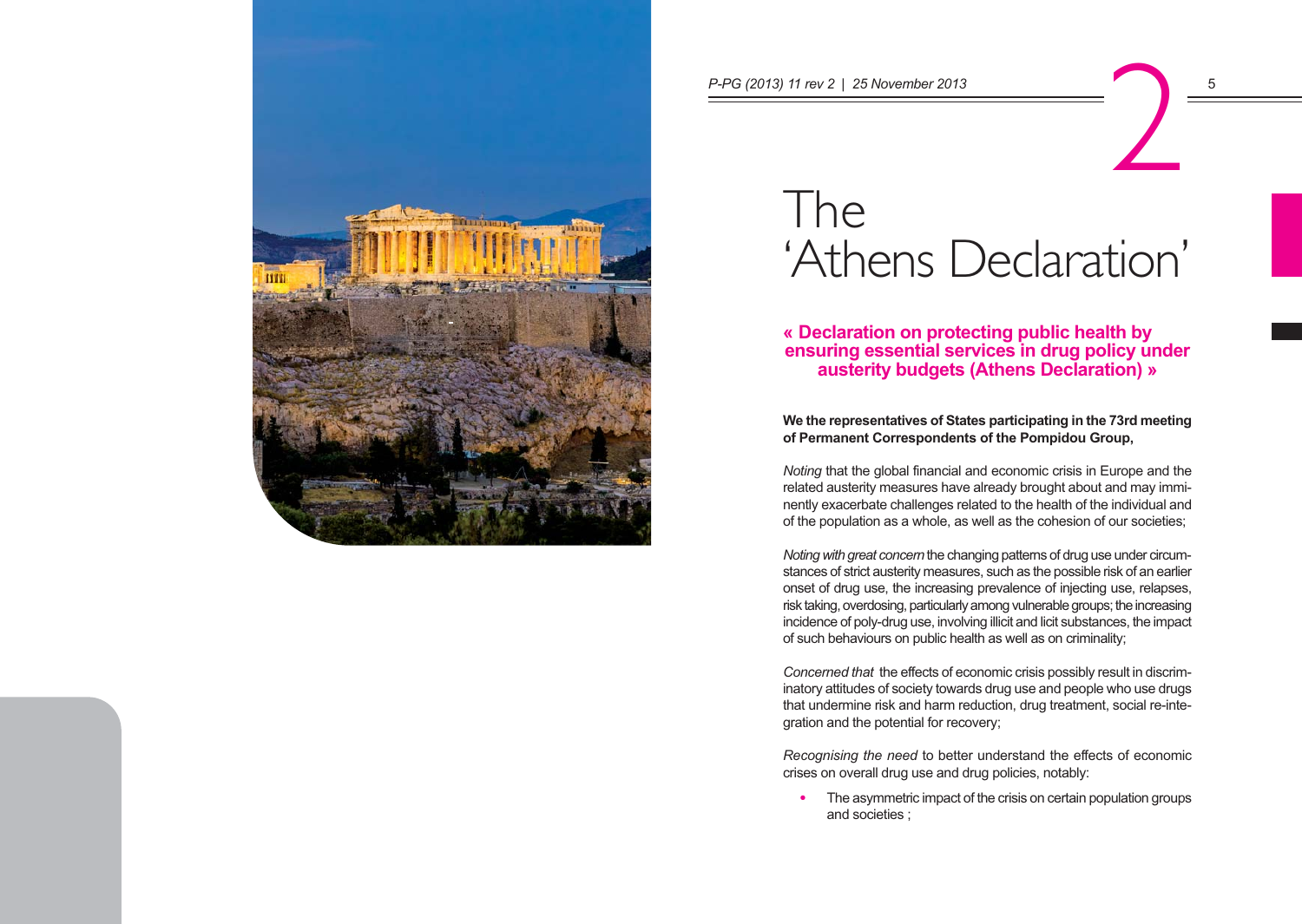- The impact of the crisis on drug use, drug consumption patterns and related risks and harms, including drug dependence, overdose, infectious and other blood borne diseases;
- The impact of austerity measures and restructuring efforts on the overall health budgets and on drug related public expenditure;
- The consequences of resulting constraints on budgets of law enforcement agencies and overall drug supply reduction efforts, thus risking a potential increase in the availability of drugs;
- The impact of reduced demand reduction resources, which may affect availability of risk and harm reduction policies and measures and coverage for overall treatment and rehabilitation and reintegration services;

*Recalling the obligations* of States under the Council of Europe and United Nations Conventions to protect fundamental rights and freedoms, in particular the right to life and human dignity, the right to protection of health, the right to equitable access to quality health care services for all, the prohibition of any type of discrimination as well as the right of children to be protected from narcotic drugs and psychoactive substances;

*Recalling the obligations* of States under Art. 2 of the International Covenant on Economic, Social and Cultural Rights, and under Art. 4 of the UN Convention on the Rights of the Child, to progressively realise the right to the highest attainable standard of health to the maximum of available resources.

*Bearing in mind* Resolution 1884 (2012) on Austerity measures – a danger for democracy and social rights, and Resolution 1946 (2013) on Equal access to health care of the Parliamentary Assembly of the Council of Europe;

**1. Reaffirm our commitment** to the following principles even in times of severe resource constraints:

- Drug policy implementation should be quided by fundamental equity and quality standards and utmost respect for human rights;
- A balanced approach in drug policy should also be reflected in budgets available for supply reduction and demand reduction measures;
- <sup>n</sup> Mutual assistance and cooperation at national and international levels are essential elements of drug policy implementation;
- Immediate action should be taken or intensified in cooperation with NGOs and civil society to ensure integrated quality care (from prevention through to recovery) is made available to vulnerable populations, thus protecting the individual and the society at large.

**2. Where necessary, appeal to all actors** in drug policy to initiate and support immediate political action to mitigate the impact of economic crises, particularly on the most vulnerable, and to guarantee broad coverage, accessibility and quality of essential services, despite budgetary constraints.

**3. Declare our resolve** to continue providing such comprehensive, integrated services as part of our national drug policies and safeguard against any type of discrimination. To achieve this:

- Where necessary, urgent action must be taken on the basis of indicators showing changes in the drug situation and its consequences. In some countries there is already sufficient evidence that justifies action before a serious deterioration of individual and public health indices as well as loss of human lives occurs;
- Evidence based best practices on optimizing cost effectiveness in policy implementation should be used to address pressing budgetary constraints. Innovative solutions to providing essential services at manageable costs should be encouraged and explored;
- Drug policies at the national level should be implemented in cooperation with NGOs and the civil society, which can foster greater service integration, optimise economies of scale and achieve improved cost effectiveness.

**4. Commit the Pompidou Group** to work on this issue and to works towards its inclusion in the future work programme.

**5. Call on other international organisations and non-member States** to support the Pompidou Group's in its efforts to mitigate the consequences of economic crises and resulting austerity measures, in particular by joining the Group's efforts to create safeguards against stigmatization and discrimination of people who use drugs.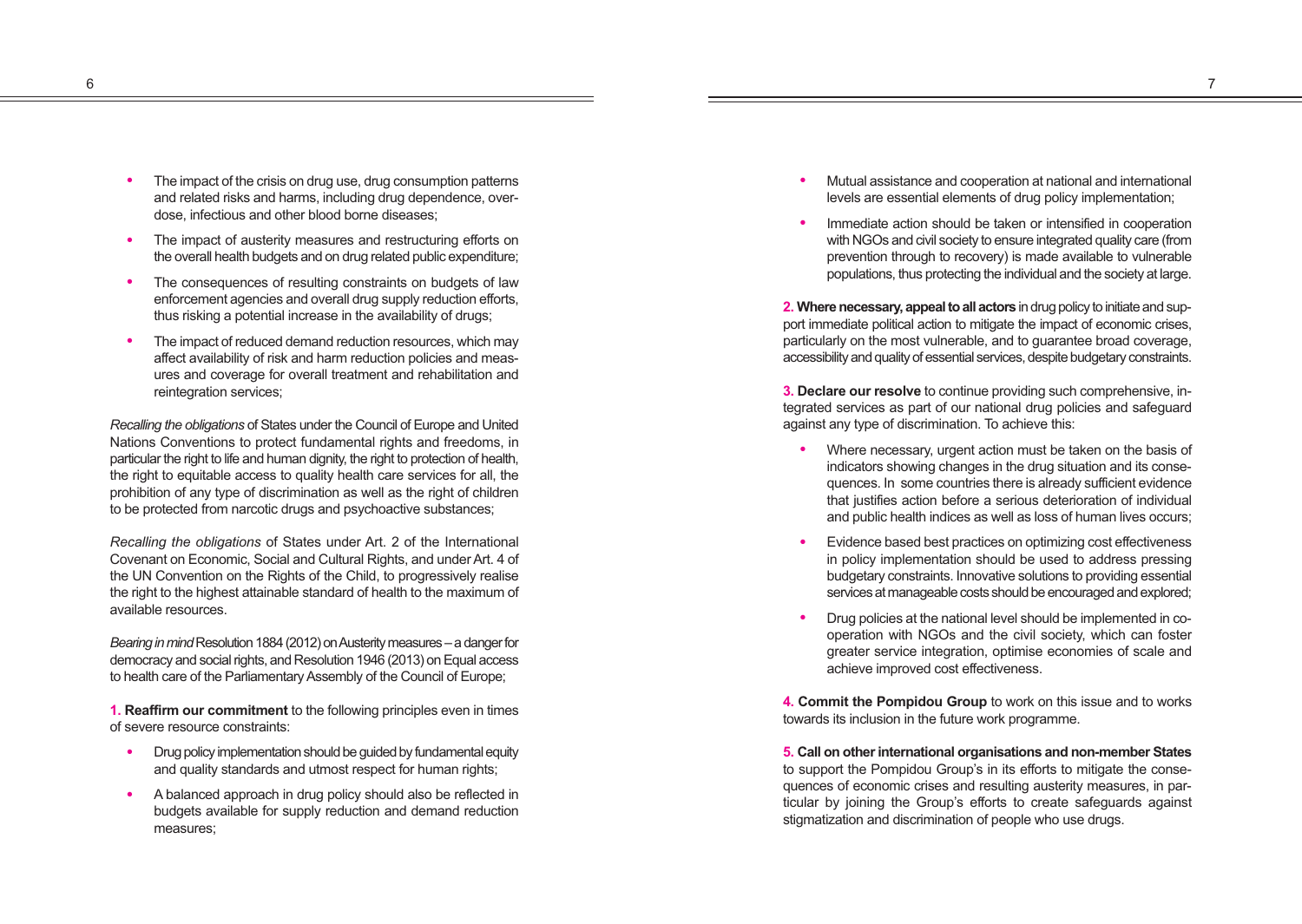

Explanatory memorandum on the 'Athens Declaration' P-PG/DPEC (2013) 4 rev | 25 November 2013<br>
Explanatory<br>
momorandum

> *by the expert group on drug policy implementation in times of economic crisis (DPEC)*

# **A worrying correlation: economic crisis, worrying public health trends and the risks of discrimination**

**1.** Since the 1930s the study of economic crises and their consequences shows a relation between mortality and morbidity trends and the capacity of health systems to respond to increased demand for care, particularly by the most vulnerable.

**2.** It has been widely acknowledged that economic crisis affects all determinants of health, such as nutrition, housing, education and employment, further exacerbating existing inequalities and leading to deterioration of physical and mental health as well as stunted growth in children. Such effects have been shown to predominantly impact vulnerable groups, which are also faced with economic and social exclusion. More recent analysis suggests that this impact of the economic crisis on health determinants is also related to increased binge alcohol and problem drug use.

**3.** The current financial crisis in Europe has led to an ever expanding economic crisis and the adoption of austerity measures in several European countries. Austerity affects all sectors of government spending, including public health and drug policies. Despite frequent national efforts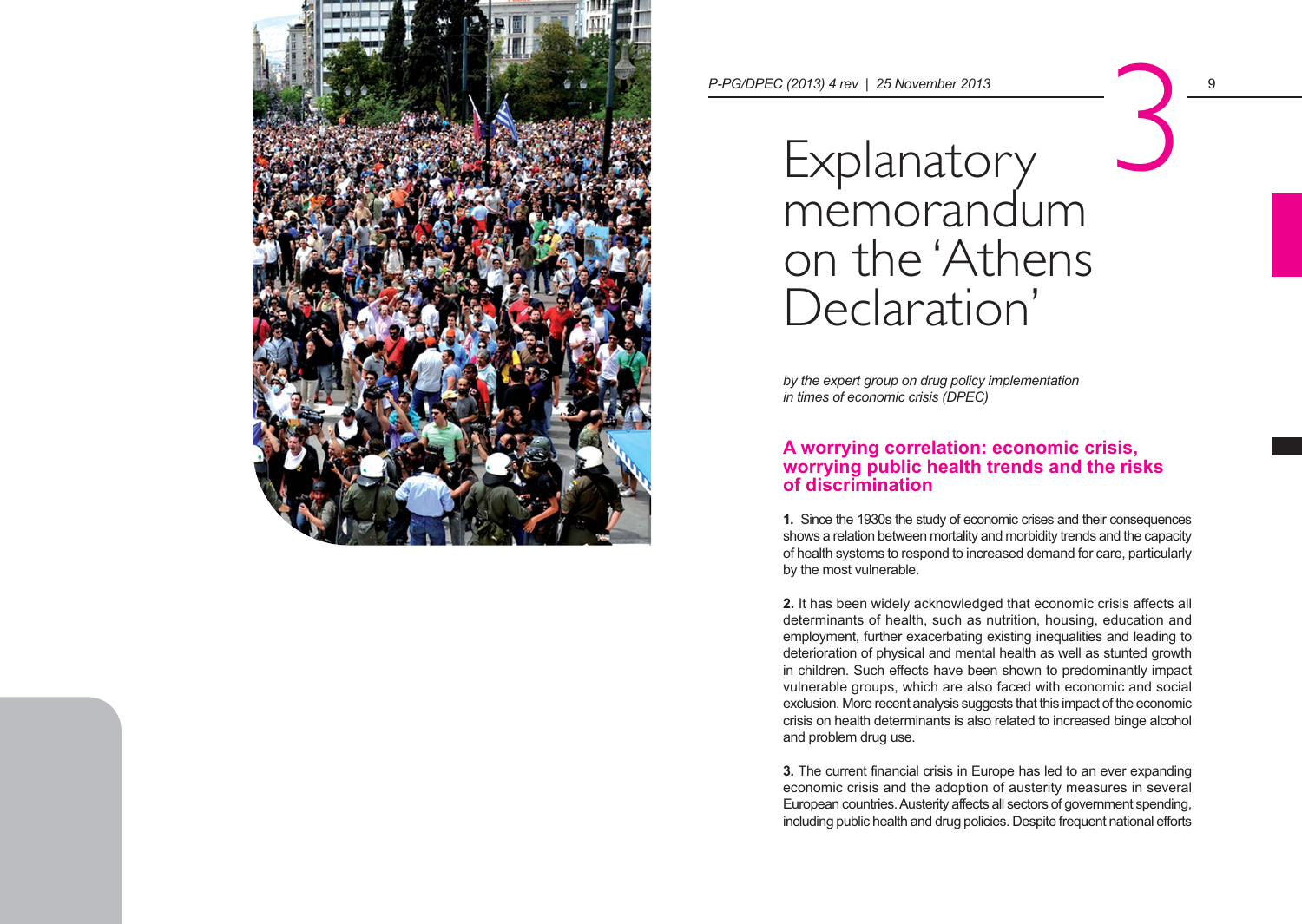10  $\hspace{1.5cm}$  11  $\hspace{1.5cm}$  11  $\hspace{1.5cm}$  11  $\hspace{1.5cm}$  11  $\hspace{1.5cm}$  11  $\hspace{1.5cm}$  11  $\hspace{1.5cm}$  11

to ring-fence the public financing of health, austerity has adversely impacted on the levels of coverage in health and social services, including drug treatment provision, in many countries.

# **Impact of the economic crisis on drug use and drug policies**

**4.** The economic crisis in Europe and the resulting austerity measures applied to address it are already impacting both drug use and drug policies. The following areas of impact have been identified:

# **1. Drug Use developments**

#### **1.1. Trends in drug use**

- Increased incidence of new, cheaper and more dangerous drugs;
- $\bullet$  Increased incidence of poly drug use, involving both illicit and licit substances, such as alcohol and prescription medicines;
- Earlier onset of drug use, particularly in connection with increased youth unemployment;
- Increased risk of former drug users relapsing
- Shift to riskier patterns of taking drugs. There is evidence that injecting drug use is spreading in a growing number of European countries, posing grave public health risks.

### **1.2. Trends in health consequences**

**5.** A joint risk assessment by EMCDDA and ECDC conducted with reference to recent HIV outbreaks amongst IDUs in both Greece and Romania has underlined the need for scaling up responses in the face of the countries' economic hardship. Data analysis suggests that the outbreaks along with the resulting mortality and morbidity were linked to low or reduced levels of HIV preventive services' provision, particularly harm reduction and opioid substitution treatment availability.

**6.** Safeguarding public health and public safety necessitate rapid responses to scale up HIV and Hep C preventive measures in both countries, especially through wider availability of harm reduction and substitution treatment programmes. High levels of patient mobility across Europe make such responses of urgent and vital importance to all European countries, particularly as some European member states are reporting increases in the prevalence of HIV among IDUs.

**7.** Overall, recent trends show an increase in the number of HIV infections, alcohol-related deaths, suicides, mental health as well as other health related problems in countries affected by the economic crisis and austerity measures. In addition, preliminary analysis suggests that depression, income reduction, growing healthcare costs and cuts in service provision prevent people from accessing care in time, thus aggravating their individual health and impacting on general population health.

#### **1.3. Trends in crime development**

**8.** Due to rising unemployment rates, particularly among the youth, people are turning to small scale dealership as a means to supplement their (licit) income, if any.

**9.** Additionally, delinquency related to drug use appears to be on the rise, through both small scale dealership and acquisitive crime. Emerging evidence suggests violent property crime types such as robbery have increased as a consequence of recession and, furthermore, which in turn must be seen as partly attributable to changes drug use patterns, in the way that drug consumption can be an enabling factor to overall crime levels.

# **1.4. Trends in social exclusion**

**10.** There is an increasing concern amongst policy makers on the social representation and stigmatization of drug dependence and subsequent discrimination of people dependent on drugs.

**11.** Stigmatization of people dependent on drugs has been increasing in countries implementing austerity measures. In societies where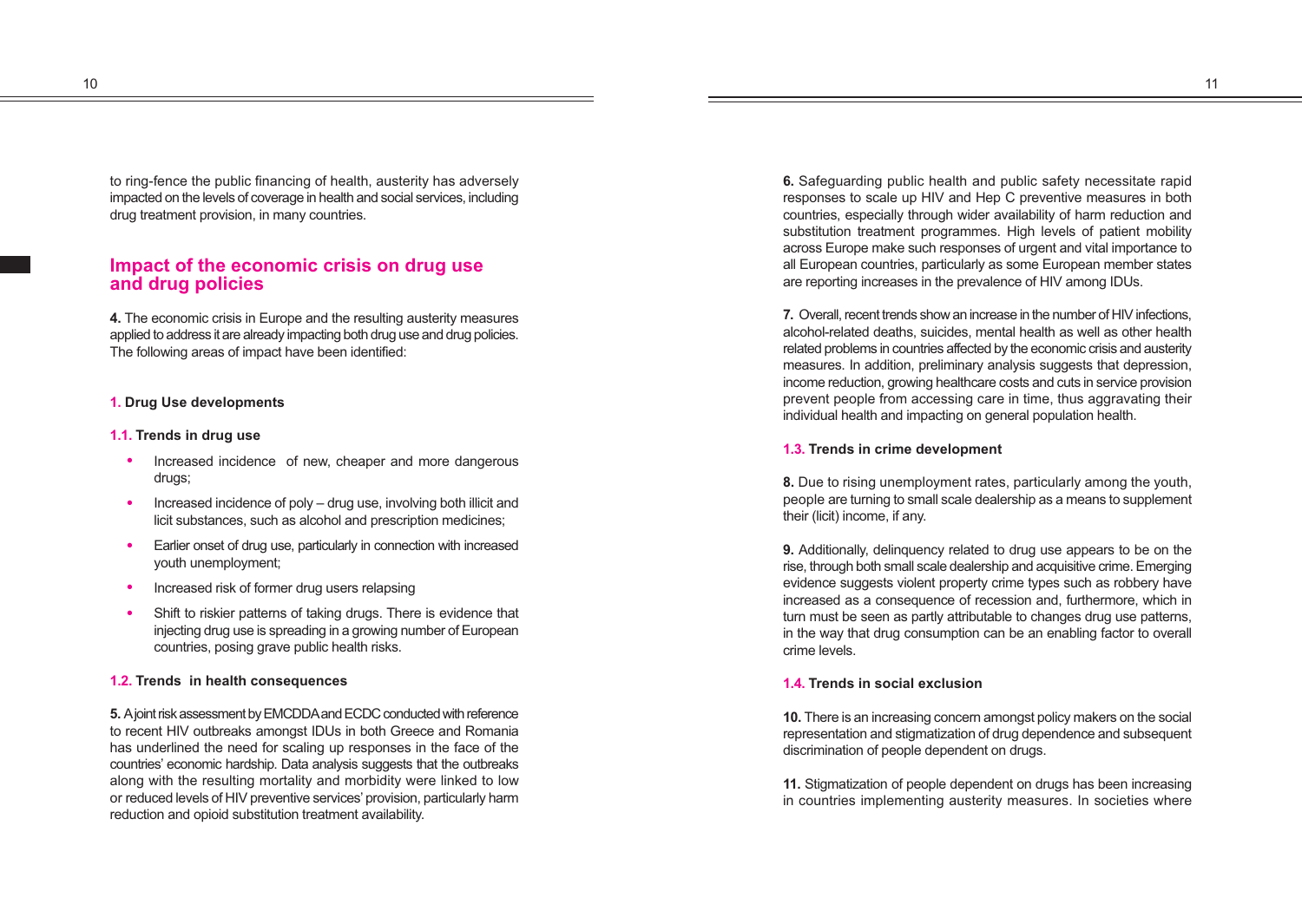12  $\hspace{1.5cm}$  13  $\hspace{1.5cm}$  13  $\hspace{1.5cm}$  13  $\hspace{1.5cm}$  13  $\hspace{1.5cm}$  13  $\hspace{1.5cm}$  13  $\hspace{1.5cm}$  13  $\hspace{1.5cm}$  13  $\hspace{1.5cm}$  13  $\hspace{1.5cm}$  13  $\hspace{1.5cm}$  13  $\hspace{1.5cm}$  13  $\hspace{1.5cm}$  13  $\hspace{1.5cm}$  13  $\hspace{1.5$ 

resources for "legitimate" causes, such as cancer and autoimmune diseases, are scarce, drug dependence may be seen as a moral failure and resources dedicated to treating dependent people as a first target for budget cuts.

**12.** As a result of such diminishing social tolerance and support, drug users are increasingly faced with social exclusion, thus aggravating their health and undermining their chances of making a full recovery.

**13.** In such a context policy makers are faced with increasing difficulties when advocating for humane drug treatment policies, which support patient reintegration and recovery.

#### **2. Drug policies**

#### **2.1. Impact on availability and funding of services**

**14.** In some countries there is evidence that the availability of treatment and harm reduction services, particularly Needle and Syringe Exchange Programmes, has been seriously affected by budgetary constraints. Among other factors this has contributed to increased incidence of HIV/AIDS and other communicable diseases amongst IDUs (see above *1.2. Trends in health consequences*).

**15.** Additionally, in a number of European countries severe economic constraints have undermined efforts to sustainably increase the coverage of treatment and harm reduction services.

**16.** Global government funding for HIV/AIDS preventative and treatment programmes has also been affected, thus impacting on overall HIV/AIDS incidence and prevalence; most prominent case, the budget cuts in preventive, treatment and counselling services provided by the Global Fund to Fight Aids, Tuberculosis and Malaria.

**17.** Budget cuts were also imposed on specialized treatment programmes in prisons, implemented by trained health professionals; as a result, dependent prisoners face undue restrictions when accessing treatment and are discriminated against by untrained staff.

# **2.2. Impact on accessibility of services**

**18.** Even when services are available, they may not be accessible by people in need due to economic and geographic constraints or constraints impacting other areas of public spending, such as social services.

**19.** For example, the abolition of free transportation for drug users to some treatment facilities may unduly burden or prohibit access to treatment, harm reduction or rehabilitation centres.

Introduction of patient charges in primary specialist care is a particular cause of concern: patients who cannot afford the co-payment for the general practitioner visit will not be able to get a prescription for opioid substitution therapy and will thus undermine their effort to recover and be well.

**20.** Overall, even though availability of treatment services, mainly substitution programmes, may have been maintained per se, some patient groups may be unable to access such services.

**21.** An observed decline in numbers of patients recorded in treatment may not be attributable to an actual reduction but rather caused by fear of stigmatisation, reduced availability of services, difficulties in accessing services or closing down of services.

#### **2.3. Impact on quality**

**22.** During such challenging economic times it is crucial that States ensure essential services to be applied across the continuum of service provision, while improving cost effectiveness, fighting stigmatisation and allowing and respecting at the same time patient informed choice and offering diversified, safe treatment options that cater for individual treatment needs.

# **Needed policy responses**

**23.** The economic crisis is linked with a social and political crisis. However the impact of the economic crises is asymmetric, as it often doesn't affect the whole country or all population groups, but only some regions, towns or sub-populations, even if the most vulnerable. This allows for customized policy responses targeting affected populations or geographic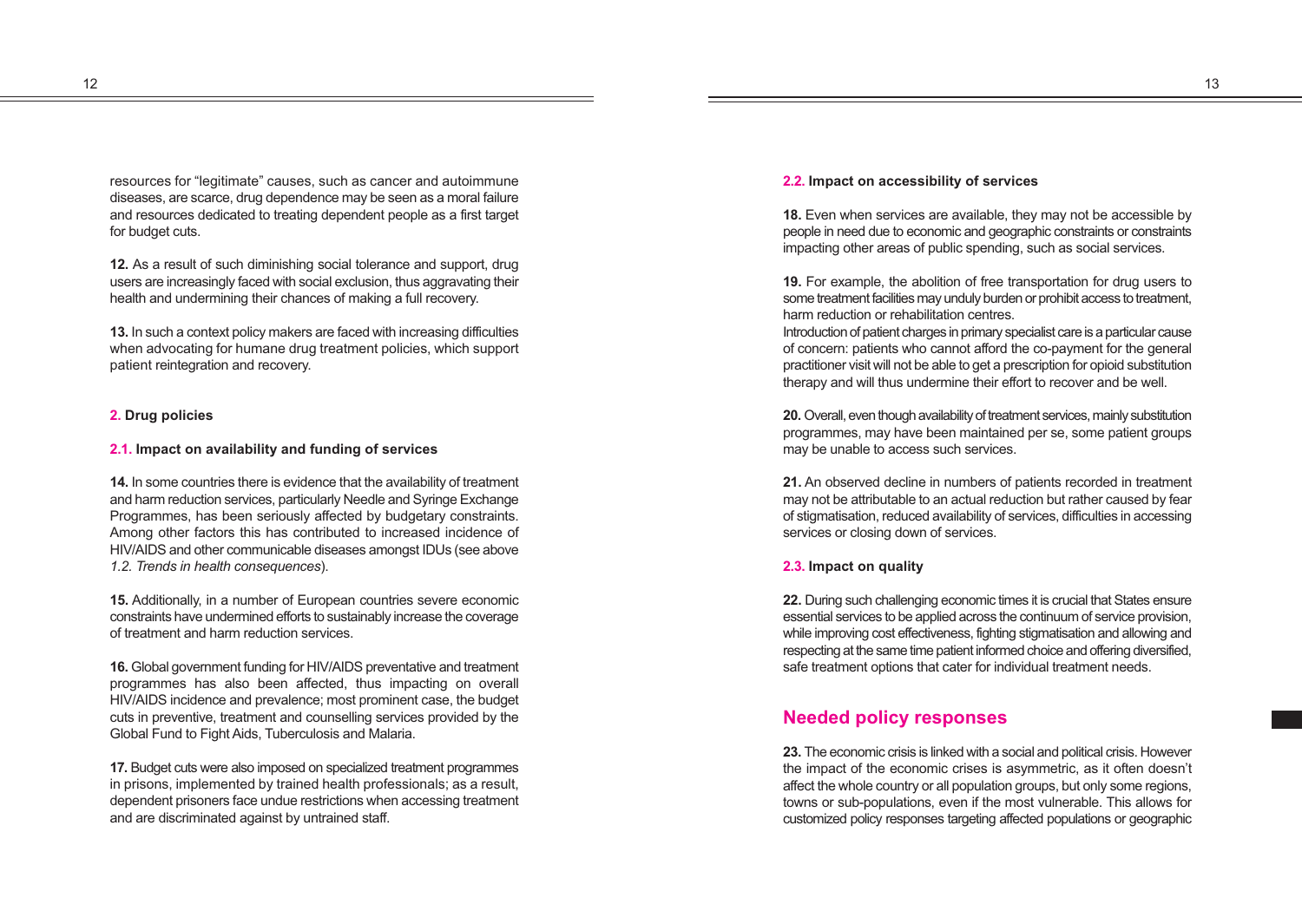areas. In that manner, the scale of investment required to rapidly respond to the mounting impact of economic crisis and austerity measures can be both predictable and more realistic and, thus, more feasible to implement. When faced to make choices between investment in more prison places as a response to an increase in drug related crime or retaining expenditure for drug treatment and social support, it should be taken into account the effectiveness of drug treatment outweighs by far the alleged benefits of incarceration.

**24.** In the light of the fact that availability, accessibility and quality of services are elements affected by economic crisis, and which create inequalities, thus aggravating health indices, immediate political action is called for to mitigate the impact of economic crisis and to provide essential services for drug users under strict budgetary constraints. Such immediate steps would include:

- (i) Review of national action plans and drug strategies to shift emphasis temporarily (for the duration of austerity measures) to wide availability and accessibility of essential services in drug policy;
- (ii) Review of legislation and rules governing pre-conditions and fees to access such services with a view to a temporary (for the duration of austerity measures) suspension of such pre-conditions;
- (iii) Review of standards and procedures governing service provision to increase diversity, flexibility and adaptability, in response to resource constraints, without undermining coverage rates;
- (iv) Development of a framework to bestow national drug policy coordinating bodies with executive and decision making powers in times of acute crisis outbreaks in the drugs field (risk of loss of human life or immediate public health and safety threats) to allow for swift and concerted action;
- (v) Developing and using indicators on harms that different drugs provoke together with a decision making matrix;
- (vi) Definition of a minimum set of services, which should and can be available to and accessible by all in need. Such services should be provided with emphasis on quality and with full respect to basic human and patient rights;
- (vii) Efficient management and programme implementation with a view to greater integration of services to the benefit of the individual in need:
	- Needs-based prioritization of programmes and activities to be able to rapidly respond to mounting challenges;
	- Budget restructuring and reallocation of resources towards the most cost effective solutions, allowing not only for cost but overall budget impact of policies and interventions;
	- Pooling of resources to address waste and optimize economies of scale;
	- Integration of service provision and cooperation across sectors, involving multiple government agencies;
	- Sharing of evidence-based best practices on optimizing cost effectiveness in policy implementation to address pressing budgetary constraints;
	- Exploration of possible and feasible innovative solutions to optimize service provision at manageable costs.

**25.** Overall, there should be an understanding about the need to have coordinated policy responses at our national levels emphasizing the following priorities:

# **1. Ensuring essential services**

**26.** Based on best practice, define those services in drug policies that constitute the core of effective policy implementation, whose budget needs to be safeguarded as a priority. Such process of prioritizing should bear in mind the following aspects:

- Recognising the importance of preventive measures for HIV and other communicable diseases and draw visibility to the need to maintain sufficient funding for their on-going implementation;
- Developing responses to new challenges, such as increasing poly-drug use, misuse of prescribed medicines and abuse of new, more dangerous, drugs;
- Addressing earlier onset of drug use through programmes targeted to young people, particularly those affected by youth unemployment;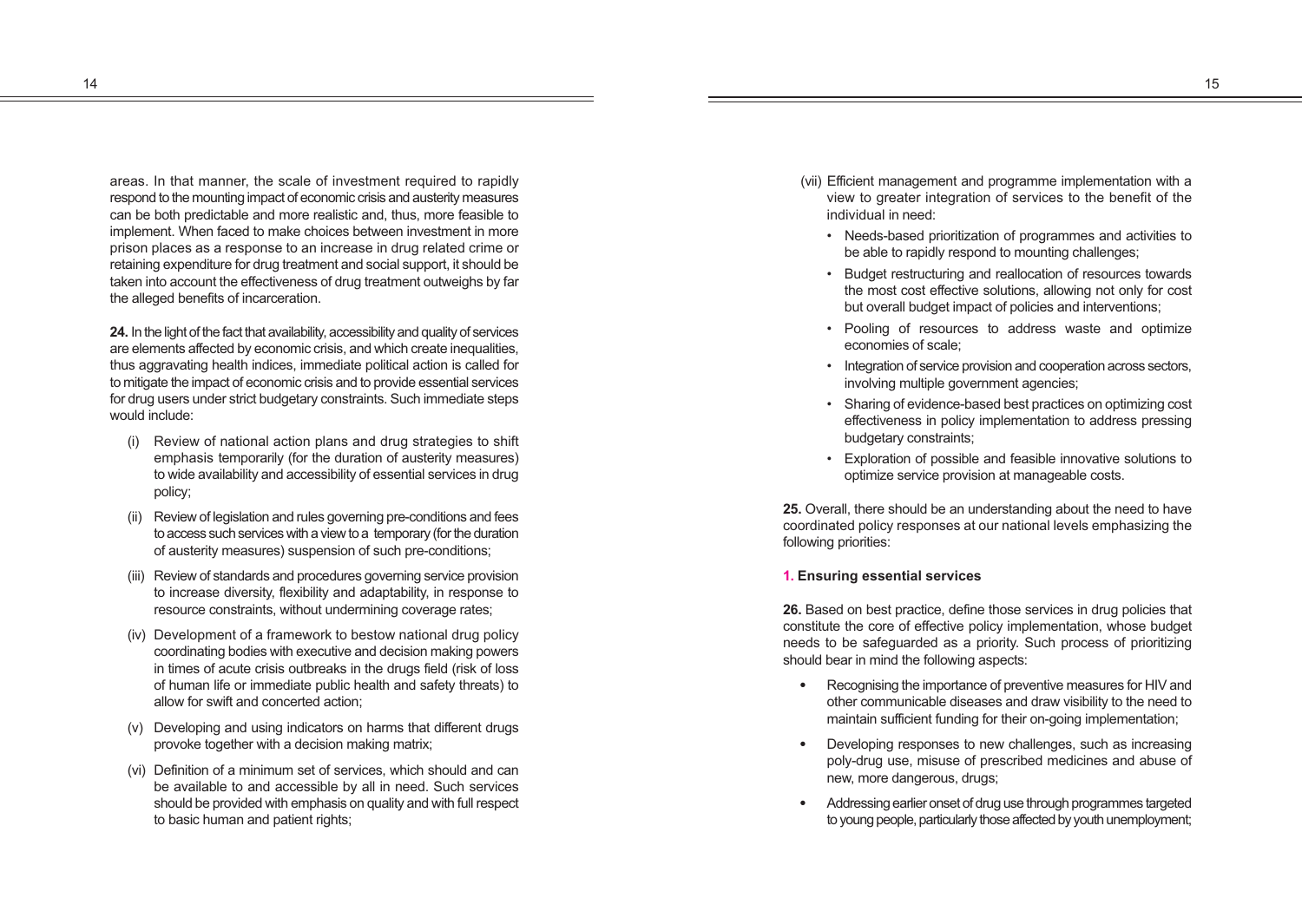- Assessing innovative solutions to optimize outcomes of service provision whilst controlling for costs;
- Ensuring financial impact is measured in terms of overall budget impact rather than cost effectiveness of single interventions;
- Integrate service delivery to streamline provision of services and optimize economies of scale, whilst maintaining wide accessibility and availability;
- Maintain high quality of services through greater integration of service delivery points in response to defined need.

**2. Combating stigma, discrimination and social exclusion of drug users and investing in building social support and recovery networks.**

**27.** Serious concerns have been expressed about recent discriminatory behaviours towards drug users, emerging in the wake of global financial and economic crises, resulting to stigma and social exclusion. The political and societal acceptance of dependence as a health condition, no different from other chronic diseases, appears to be severely undermined by the social circumstances following austerity measures in countries in financial crisis.

**28.** In this context it needs to be recalled that member States have obligations under international and national legal instruments to safeguard fundamental standards of human rights and the rule of law. These include:

- First of all the Council of Europe Convention for the Protection of Human Rights and Fundamental Freedoms which guarantees:
	- The right to life
	- The protection of the dignity and identity of all human beings
	- The right to protection of health
	- The right to non-discrimination
	- The prohibition of inhuman or degrading treatment
- Article 38.1 of the UN Single Convention on Narcotic Drugs, which requires States to pay special attention to and take all

measures for the prevention of abuse of drugs and for the early identification, treatment, education, after-care, rehabilitation and social reintegration of persons dependent on drugs:

- Article 33 of the UN Convention on the Rights of the Child (CRC), which calls for all necessary measures to protect children from exposure to narcotic drugs and psychotropic substances;
- Article 25 of the Universal Declaration of Human Rights (UDHR). which guarantees everyone the right to a standard of living adequate for his health and well-being, including medical care and necessary social services, and the right to security in the event of unemployment, sickness, disability, widowhood, old age or other lack of livelihood in circumstances beyond his control; and
- Article 12 of the UN International Covenant on Economic, Social and Cultural Rights (ICESCR), which recognizes the right of everyone to the enjoyment of the highest attainable standard of physical and mental health; and in paragraph 2(c) and (d) stipulates the responsibility of the States to take the necessary steps to prevent, provide treatment for and control epidemic, endemic, occupational and other diseases and create those conditions, which would assure medical service and medical attention is available equitably to all in need.
- Article 11 of the Council of Europe European Social Charter (revised), which provides for the right to protection of health and stipulates that, with a view to ensuring the effective exercise of the right to protection of health, the Parties undertake, either directly or in cooperation with public or private organisations, to take appropriate measures designed inter alia: to remove as far as possible the causes of ill-health; to provide advisory and educational facilities for the promotion of health and the encouragement of individual responsibility in matters of health; to prevent as far as possible epidemic, endemic and other diseases, as well as accidents.
- The WHO Europe Resolution of 2002 to scale up the response to HIV/AIDS in its European Region, Committee for Europe resolution.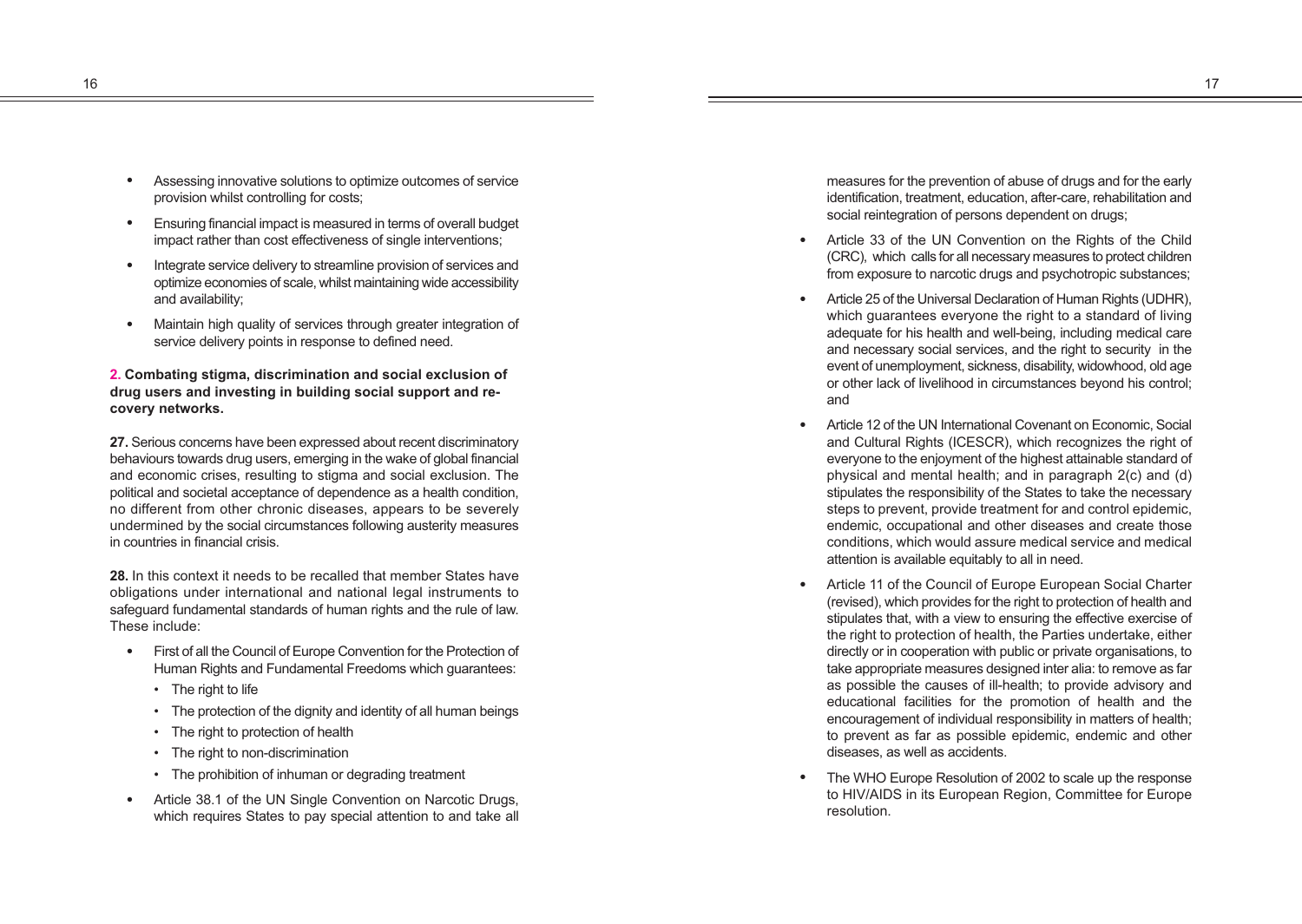**29.** States should as a matter of policy priority identify and provide equitable medical care and social assistance to all in need, particularly to vulnerable individuals and groups facing exclusion.

**3. Strengthening national and international cooperation and assistance to address the impact of austerity measures in countries faced with economic crises** 

**30.** To effectively tackle the impact of economic crisis and effectively ensure essential services for drug users close cooperation between the government sector, civil society and NGOs is indispensable. Co-operation and joint action will not only provide new insights and data from the field but will also help to optimise investment and the use of resources, as well as allow for making good use of synergy effects.

**31.** In this context it may be important rethink and reconfigure relationships between the government sector and civil society stakeholders. The aim of cooperation and joint action in partnerships should be to avoid duplication and waste, create synergies, maintain service quality and wide accessibility, as well as cost control.

# Appendix

# **Reference documents:**

- <sup>n</sup> **European Observatory on Health Systems and Policies et al. in The Lancet: Financial crisis, austerity, and health in Europe**, March 2013
- **ECDC AND EMCDDA GUIDANCE, Prevention and control of infectious diseases among people who inject drugs** , 2011
- **ECDC Technical Report on Risk Assessment on HIV in Greece**, 2012
- <sup>n</sup> **WHO, EMCDDA, ECDC, Mission report: joint technical mission on HIV in Greece**, 2012
- **UNODC World Drug Report 2012**
- **UNODC, Monitoring the impact of economic crisis on crime**, 2012

# **Members of the expert group on drug policy implementation in times of economic crisis:**

# **Mr José Q. BARBOSA**

Executive Director Civil Society Forum on Drugs (APDES) Av Jean Piaget 100 4481 VN Gaia, Portugal tel: +351 91 244 15 35 e-mail: jose.queiroz@apdes.pt

# **Mr Manuel CARDOSO**

Deputy General-Director General-Directorate for Intervention on Addictive Behaviours and Dependencies Av. República, nº 61 - 8º 1050-189 Lisboa, Portugal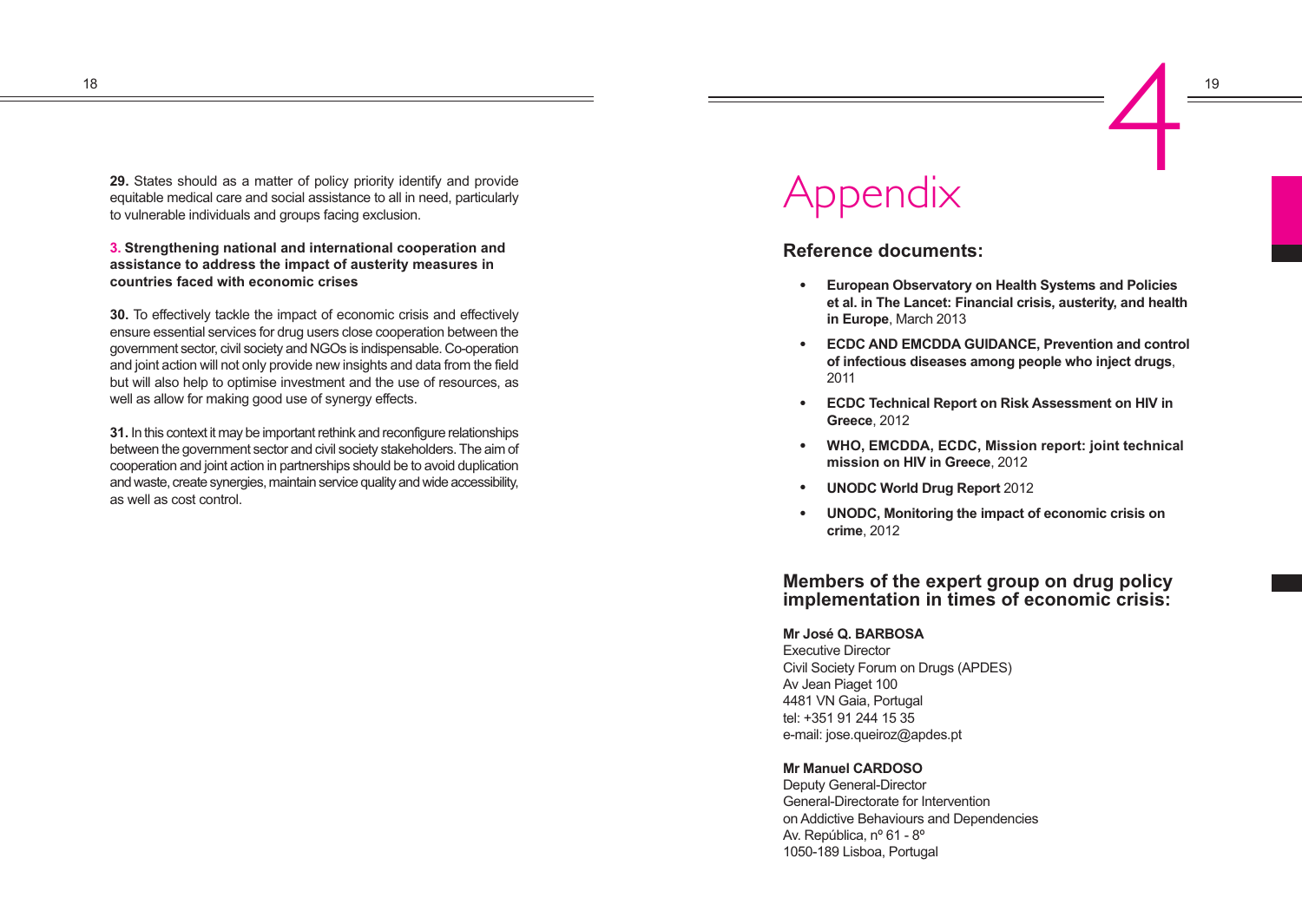# **Mr Valerij DOBROVOLSKIJ**

Chief Specialist of Drug, Tobacco and Alcohol Control Department Vilnius, Lithuania Email: Valerij.dobrovolskij@ntakd.lt Tel: +370 52 66 80 60

**Mr Marius DUMITRESCU** Expert within the Analysis, Strategies and Public Policies Unit National Anti-drug Agency 37 Unirii , B-d, bl. A4, sector 3 **BUCHAREST** Tel: +40 21 317 59 59 Email: relatii.internationale@ana.gov.ro; saspp@ana.gov.ro

# **Dr Joao GOULAO**

General-Director General-Directorate for Intervention on Addictive Behaviours and Dependencies Av. República, nº 61 - 8º 1050-189 Lisboa, Portugal tel : +351 21 111 91 83 e-mail: joao.goulao@sicad.min-saude.pt

# **Ms Ada HOCEVAR GROM, MD**

Deputy Director National Institute of Public Health Trubarjeva 2, SI-1001 Ljubljana, Slovenia Tel: +386 1 2441 434 E-mail: ada.hocevar@ivz-rs.si

# **Prof. Minerva Melpomeni MALLIORI**

President of OKANA Greek Organisation Against Drugs 21 Averof Str. GR – 10433 Athens, Greece Tel: +30 (210) 88 98 256 Email: president@okana.gr or mmalliori@otenet.gr **Mr Catalin NEGOI-NITA**  Head of the International Relations and Programmes Unit of National Anti-drug Agency 37 Unirii , B-d, bl. A4, sector 3 Bucharest, Romania Tel: +40 21 317 59 59 Email: relatii.internationale@ana.gov.ro

#### **Mrs Ana Sofia SANTOS**

Substitute of the Permanent Correspondent International Relations Coordinator General-Directorate for Intervention on Addictive Behaviours and Dependencies Av. República, nº 61 - 8º 1050-189 Lisboa – Portuga ltel: +351 211 119 165 fax: +351 213 162 139 e-mail: sofia.santos@idt.min-saude.pt

#### **Mrs. Elisabetta SIMEONI**

Presidency of the Council of Ministers Department for Anti-drug Policies Head of National Monitoring Centre and International Relations Via dei Laterani, 34 00184 Roma, Italy tel +39 (6) 6779 2768 fax: +39 (6) 6779 6843 e-mail: e.simeoni@governo.it

# **Ms Claudia STORTI**

Scientific Analyst on Economic Analysis EMCDDA Lisbon, Portugal Email : Claudi.Costa-Storti@emcdda.europa.eu